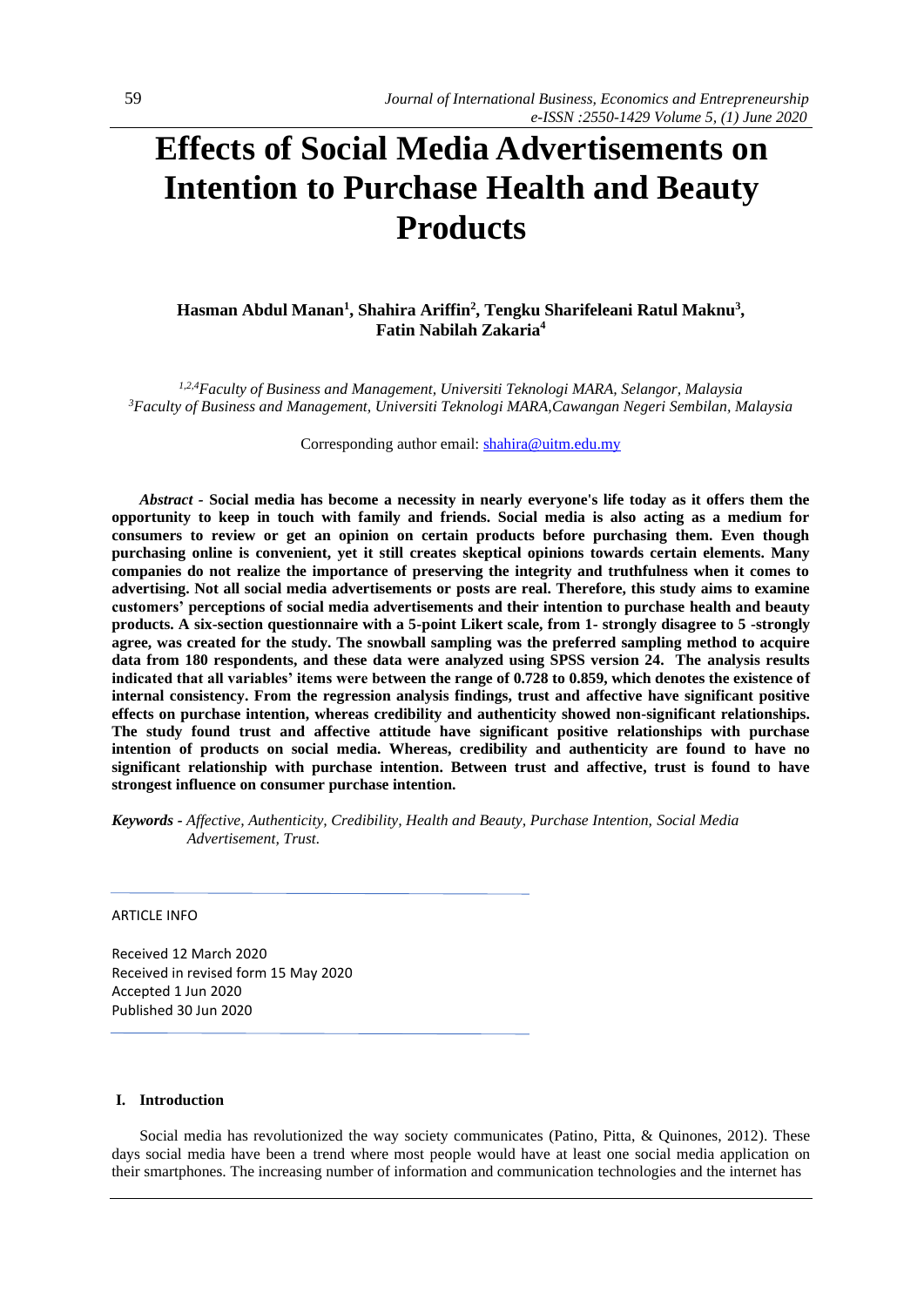boosted the proliferation of social networking sites ever since the past decade (El-Haddadeh, Weerakkody, & Peng, 2012). Likewise, the growth of communication and technologies has made businesses or retailers these days to change the way they advertise their products. Simply, retailers need to change their advertising platform from traditional advertisements to social media advertisements (Lee & Hong, 2016). Indeed, with the introduction of web 2.0, the changes in the advertising orientation among relevant stakeholders become a lot easier (Stelzner, 2018).

As mentioned in "Mobile transactions: What are Malaysian consumers worried about?" (2016) i.e., a survey by Nielsen Mobile Shopping, Banking, and Payment Report; more than half of the survey's respondents prefer texting to talking. This phenomenon can be capitalized by the online business community to change from traditional advertising to social media advertising as more Malaysians are becoming more comfortable with searching for information online. More importantly, for firms, social media has manifested into a powerful marketing tool for e-commerce websites.

The e-commerce industry has become the fastest-growing market in Southeast Asia, where Malaysia is contributing about 2% of the total sales. Still, there is an expectation that the figure will increase further in the coming years. Nonetheless, the e-commerce market in Malaysia is one of the most attractive in the region due to its maturity. According to Statista (2019), the number of internet users in Malaysia for 2017 was 25.3 million, and this number is estimated to reach 29.4 million by the year 2023. The same statistics also showed the number of social network users in 2017 was 22.7 million, and with the expectation to grow to 26.1 million users in 2023. Hence, it is justifiable to say that the number of internet users positively correlates with the amount of social media users in Malaysia.

Patino et al. (2012) posited social media has changed marketing significantly by altering the ways consumers share experiences, evaluate, and search for information. One exciting aspect of social media platforms is the availability of online consumers' reviews and comments, which can be shared publicly with others (Wallace, Buil, de Chernatony, & Hogan, 2014). Online consumer reviews can be a dual purpose, such as providing product information and making recommendations (Lu, Chang, & Chang, 2014). The online reviews and experiences are a useful cue for readers to evaluate the products before making any purchases (Wei & Lu, 2013). Moreover, consumers' acceptance of the reviews made particularly by well-known bloggers is quite helpful in developing a positive attitude and a higher intention to shop online (Hsu, Lin & Chiang, 2013). It is not surprising when past studies revealed that businesses spent a vast sum of money on social media to guarantee the advertisements reached their target audiences (Duffett, 2015).

With the demands and stressful working conditions, people are always pressed for time, thus preferring to shop online because of the convenience and time-saving nature of online shopping. These days, people, male or female alike, are showing added concern for health and beauty. They would buy health and beauty products to look better and more to attract the opposite gender or being praised among themselves (Lixandru, 2017). Yunus et.al (2018) stated that there has been a rise in interest and trends towards personal care products. Personal care products include a variation of products that are regularly found in the health and beauty sections of drug and department stores (Food and Drug Administration, 2016 as cited in Yunus et.al, 2018). In 2017, beauty was the most purchased category of products, whereas health products were one of the merchandise types that are likely to expand (Aseanup, 2019). As people placing more emphasis on health and beauty nowadays, hence, advertisements that highlighted these primary areas provide excellent value to them. In the existing literature, knowledge about how social media advertisements shaped the online buying behavior of Malaysians, specifically about health and beauty products, is limited. Therefore, this study aims to examine the effects of social media advertisements on the intention to purchase health and beauty products among Malaysians.

## **II. Literature Reviews**

#### **Purchase Intention**

Purchase intention, in general terms, is the customers' willingness to buy a particular product or specific services that attract them (Content, 2018). Mainly, the customers' intention to purchase occurred when the product or brand is in their consideration set (Content, 2018). Whereas from the philosophy perspective, purchase intention is the probability of customers making the decisions to purchase a specific product (Grewal, Monroe, & Krishnan, 1998). Customers need cues or stimuli to prompt them to make a purchase. Therefore, social media can be a medium for them to initiate their purchasing behavior (Harshini, 2015). Notably, social media not only influence the customers' purchase intention but also provide companies with a low advertising cost coupled with a high response rate from both local and international (Yang, Liu, & Zhou, 2012). The recommendation post in social media plays a significant role in generating electronic word of mouth (eWOM) or viral marketing among existing and potential customers. Notably, eWOM is a useful advertising tool in the firms' marketing arsenal since customers' recommendations (i.e., reviewed by customers with experience using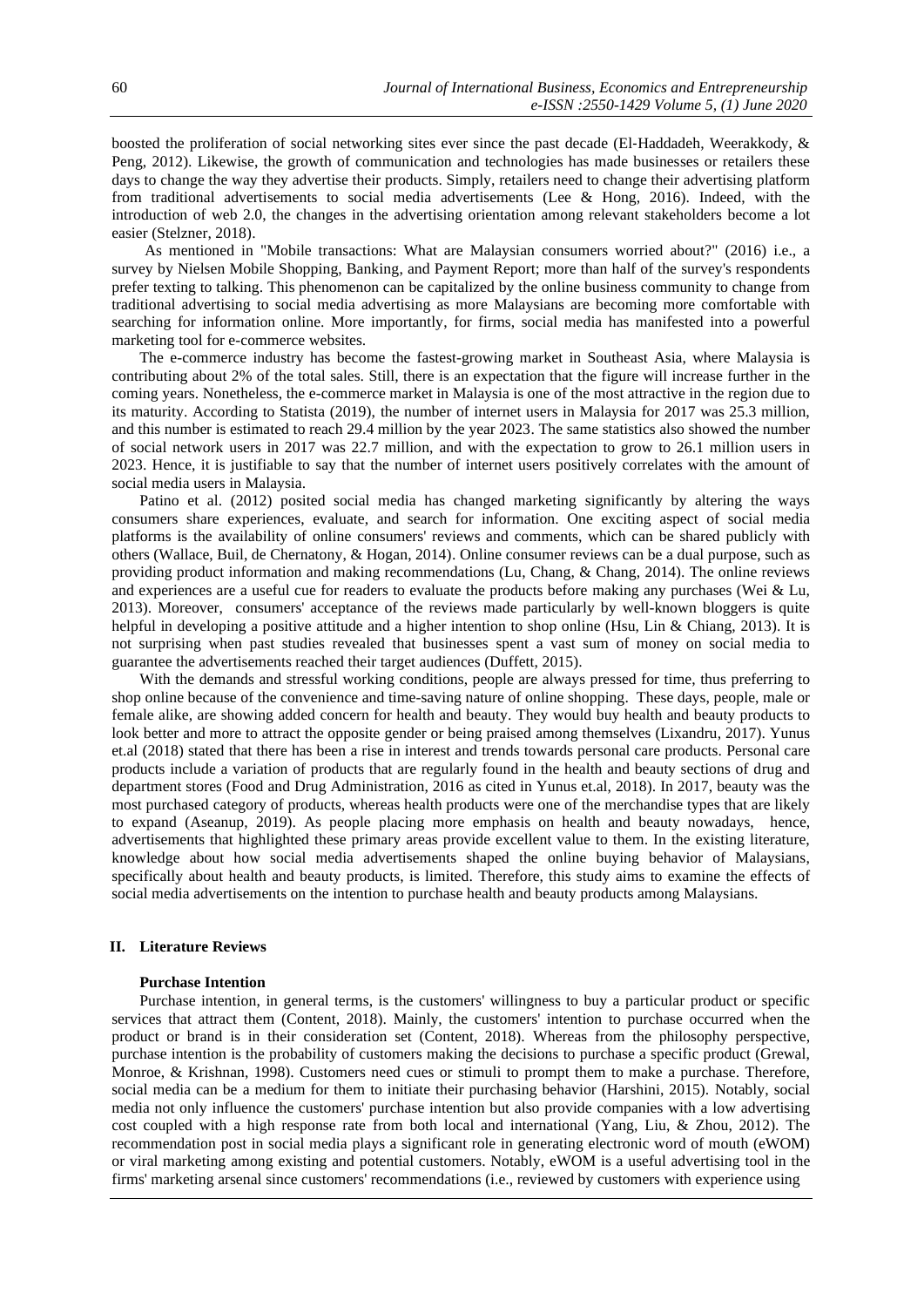or consuming the product or services) has a significant influence on other customers' purchase intention (Zhu & Tan, 2007).

As well, the recommendation post is a useful marketing communication tool and a source of reference for consumer purchase decision making (Chen & Xie, 2008). E-WOM has brought a new dimension for customers to communicate, search more about a product or service before making the purchase (Erkan & Evans, 2016; Knoll, 2016).), as well as allowing opinion leaders to promote products or brands for the companies. However, since the amount of information that customers are exposed too is enormous, they need to filter and evaluate and information before using it (Erkan & Evans, 2016). Every social media user would know that social media usually have sections for likes (show approval), comment and share (support by publicly sharing the information) with others (Wallace, Buil, de Chernatony & Hogan, 2014). Comments or discussions about the products can create engaging environments and social interactions with customers (Laroche et al., 2013) which, can help trigger their purchase intention. Without any doubt, the influence of social media on purchase intention is significant since it allows for consumers' quick experience sharing, advice, and information search (Patina, Pitta & Quinones, 2012).

### **Social Media Advertisements**

Social media is "a group of internet-based applications that build on the ideological and technological foundations of Web 2.0 and that allow the creation and exchange of User Generated Content" (Kaplan and Haenlein, 2010 as cited in Hamouda, 2017). There are six classes of social media namely collaborative projects (Wikipedia), blogs, content communities (YouTube), social networking sites (Facebook, Instagram, etc.), virtual game worlds (World of Warcraft) and virtual social worlds (Second Life) (Kaplan & Haenlein, 2010: as cited in Hamouda, 2017). According to Arifin et.al (2018), social media is an important basis for communications because of the advancement and swift changes in technology. El-Haddadeh, Weerakkody and Peng (2012) have mentioned that the increasing growth of communication technologies and the internet in the last decade has prompted a rapid acceptance of social networking sites. In other words, the usage of social media has grown in society.

Tuurosong and Faisal (2014) postulated that 60% of the global population is actively using social media daily. Due to this, businesses have invested a considerable amount of money on social media advertising (Chi, 2011). This fact found support in Duffett (2015) study, where it says that firms have allocated a significant amount of advertising budget to promote their product or services in social media. Many studies have also demonstrated that social media advertising can attract customers as it creates a social connection through emotionally or socially driven experiential elements, such as creating a sense of belonging (Laroche, Habibi & Richard, 2013).

The construction of the study's theoretical framework is via a comprehensive review of the literature in line with the purpose of this research. The literature reviews led to the adoption of credibility, trust, affective, and authenticity from van Esch, Arli, Castner, Talukdar, and Northey (2018) works, as determinants of intention to purchase health and beauty products.

#### **Elements of Social Media Advertisement:**

#### **Credibility**

Advertising credibility represents an advertising content that is honest, believable, and truthful as perceived by the customers (MacKenzie & Lutz, 1989, as cited in Hamouda, 2018). It serves as an expression of the customers' expectations on advertising fairness and factualness (Logan et al., 2012, as cited in Hamouda, 2018). According to Teng et al. (2014), the role of online users' judgments on credibility in the online platform is crucial. Credibility will ultimately decide the level of acceptance and confidence of readers toward the online reviews (Teng et al.,2014). Besides, prior studies have suggested that with a higher-level of content credibility, thus, the higher the purchase intention toward a product (Lu et al., 2014). Credibility had a significant positive impact on purchasing behavior (Mansour & Diab, 2016).

Credibility in a product recommendation posting also plays a part in affecting the purchase intention of customers. Lu et al. (2014) explain that an online product recommendation has credibility when customers believe that the post is genuine. They argued that customers who read the online product posting in a specific time frame and believe it is true; therefore, he or she would perceive the recommendation's credibility favorably (Lu et al., 2014). Interestingly, social media advertising through product recommendation has become a bit of an adventure for the recommender to post owing to the vast audiences that want to know other people's opinions and experiences after using the product (Teng, Khong, Goh & Chong, 2014). The credibility of social media posts (or advertisements) will be the focus of the study. Hence,

H1: There is a significant relationship between credibility and intention to purchase health and beauty products.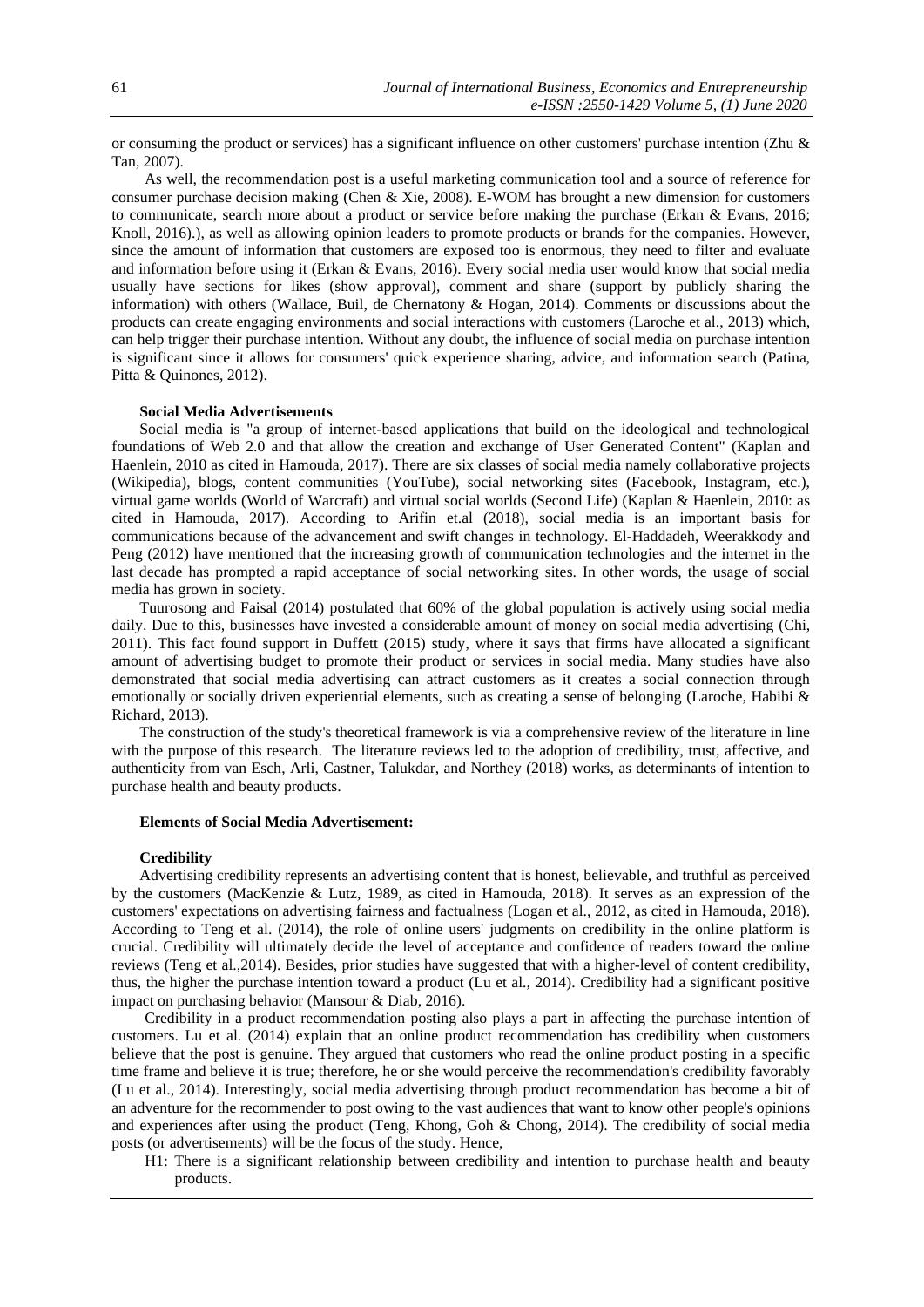## **Trust**

Trust is defined as a belief, feeling, or expectation (Moorman et al.,1992 as cited in Watanabe, Alfinito, Curvelo & Hamza, 2019). Alternatively, trust as a "psychological state comprising the intention to accept the vulnerability that refers to positive expectations of the intentions or behaviors of another" (Rousseau, Sitkin, Burt & Camerer, 1998). It is a predictor that may influence buying behavior (Nuttavuthisit & Thogersen, 2017; Pivato et al., 2008, as cited in Watanabe et al., 2019). Social media, namely Twitter, Facebook, and Instagram, have become a medium that links people who have complete trust in social media to search for products or services (Gunawan & Huarng, 2015). On social media, individuals will exchange their opinions about a product or service or brand (Gunawan & Huarng, 2015). The exchange of information among current users will attract potential customers to the product or services as these individuals still have a lingering doubt about whether to trust the information or otherwise (Kaur & Quareshi, 2015). Trust toward bloggers is when customers believe that other people's reviews or opinions as relevant, honest, and trustworthy (van Esch et al., 2018).

In traditional brick and mortar stores, customers can analyze the product with their own eyes. But, in this technology era, purchasing has become very different due to the uncertainty, insecurity, and lack of control in social media advertisements (Kaur & Quareshi, 2015). As a result, customers have doubts about whether they will get the product or services comparable to the one as being described on the post (Mcknight, Choudhury, & Kacmar, 2002). Therefore, trust is considered as a critical factor because it can influence the decision to purchase online (Jarvenpaa, Tractinsky, & Vitale, 2000). Trust influences purchase intentions (Bilgihan, 2016; Das, 2016; Hsu et al., 2013; Pappas, 2016; van Esch et al., 2018). In the study, trust is about the trustworthiness of social media advertisements. Hence,

H2: There is a significant relationship between trust and intention to purchase health and beauty products.

## **Affective**

Attitude consists of cognitive (what we think and believe) and affective (what we feel and experience) responses (Bian & Forsythe, 2012). Affective responses are feelings (or moods) of the message recipient's affective state at the time message is received (Batra & Ray, 1986, as cited in Tran & Nguyen, 2020). According to Coley and Burgess (2003), affective components include an irresistible urge to buy, buying emotions, and mood management. Tran and Nguyen (2020) reiterated that affective responses are nonemotional responses in nature. Emotions are related to specific behavior as it is more intense and attentiongetting. In their paper, Tran and Nguyen (2020) have used the terms feelings, moods, and affective responses interchangeably. The degree to which a consumer believes a blog is pleasing is measured by affective (Tran  $\&$ Nguyen, 2020). They have concluded that there is significant influence between affective attitude and purchase intention.

As suggested by Bian and Forsythe (2012), affective attitude is the emotional rewards and feeling like a sense of pleasure and happiness. They conclude that a positive affective attitude towards a brand can be a strong predictor to purchase intention (Bian & Forsythe, 2012). Thus, favorable perceptions and beliefs will determine a more reliable link with consumer emotional attachment to a brand or product Siu, Kwan, and Zeng (2016). The findings of Siu et al. (2016) suggest consumers' affective attitude has a significant influence on purchase behavior. The findings of Ortegon-Cortázar and Royo-Vela (2019) stated that affective state do influence the intention to visit the mall. Similar results by Coley and Burgess (2003) posited that affective components have a significant relationship with impulse buying. Hence,

H3: There is a significant relationship between affective and intention to purchase health and beauty products.

#### **Authenticity**

According to Beverland et al. (2008), authenticity refers to values that differentiate the product from others (as cited in van Esch et al., 2018). As well, authenticity is a consumer experience of authentic consumption (Beverland & Farrelly, 2010). Chhabra (2005) has concluded that authenticity is intangible, and it is a value assessment or judgment and consumers' genuineness (as cited in Peng & Ke, 2015). In modern-day society, there has been a widening search for authenticity in the consumption of products and services (Gilmore and Pine, 2007, as cited in Li, DiPietro, and Levitt, 2014). Kowalczyk and Pounders (2016) have posited that authenticity via social media posts can promote feelings of engagement, or emotional attachment with consumers. Online consumers are becoming more suspicious of the information given to them (Schuckert,2016, as cited in Kao, Hill, and Troshani, 2020). In their study, Kao et al. (2020) suggested that perceived information authenticity is relevant in considering the influence on purchase decisions because authentic information influences consumers' value judgment.

The authenticity of social media posts is measure through the believability and realism of customers in evaluating the quality of a post (van Esch et al., 2018). Authenticity consists of expressing creativity such as original pictures, text, and the occasional video in which the content is factual, opinion, and also emotion during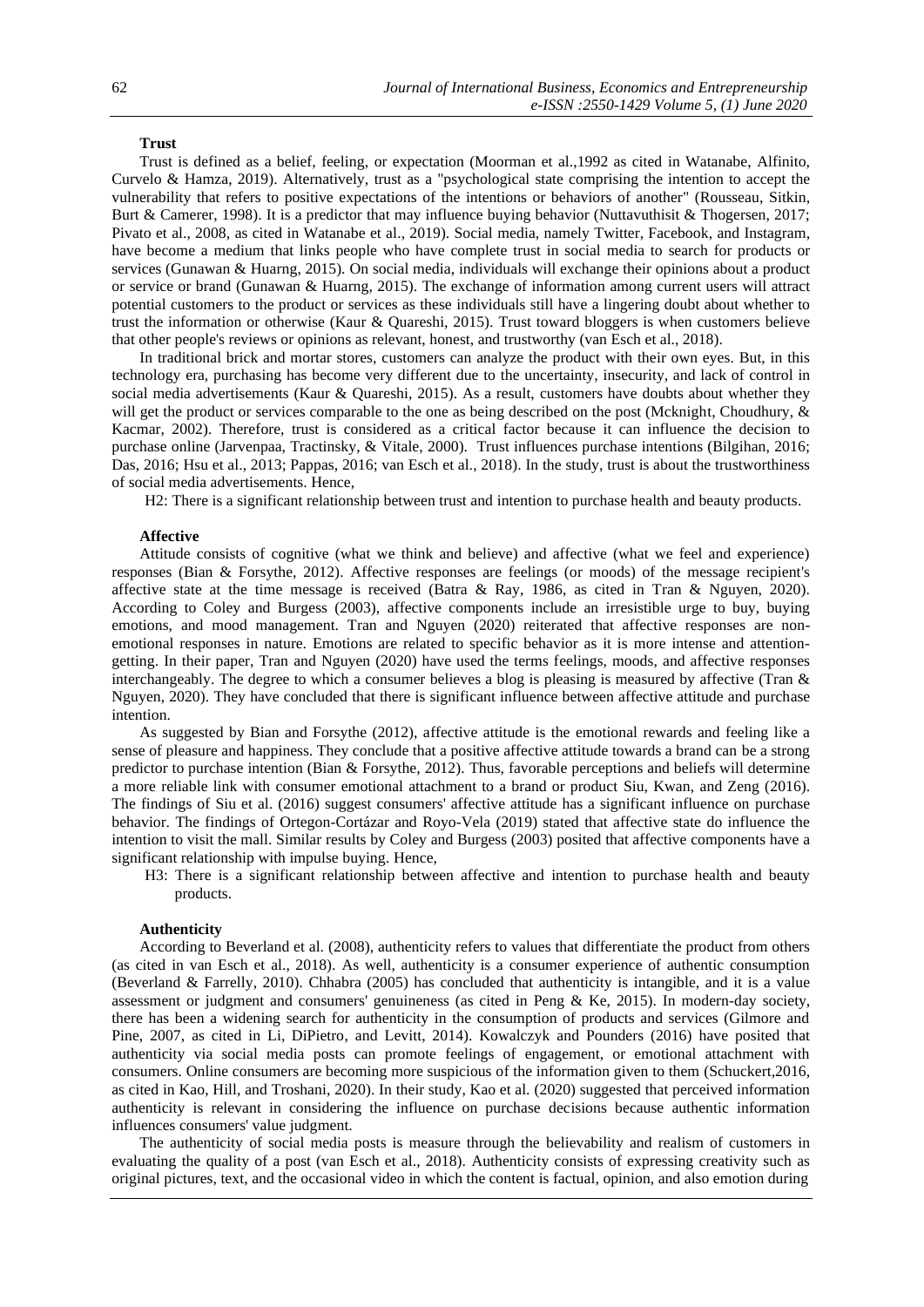the post (Audrezet et al., 2018). Lawrence, Fournier, and Brunel (2013) have posited that it is critical to establish authenticity, credibility, and trustworthiness with customers (as cited in van Esch et al.,2018). Restaurants have used authenticity as a unique selling point (Lu, Gursoy, and Lu, 2015). Moreover, authenticity can help to increase customers' purchase intention (Napoli et al., 2014). Therefore, authenticity is used in this study to identify if the advertisement content can influence purchase intention. Thus,

H4: There is a significant relationship between authenticity and intention to purchase health and beauty products.



## **III. Methodology**

A self-administered structured online questionnaire with a five-point Likert scale was used to measure all variables. The questionnaires used in this study are adapted questions from previous studies (refer Table 1). It consists of six sections, i.e., Section A, Section B, Section C, Section D, Section E, and Section F. Section A consists of questions on demographic profiles. The items on credibility, trust, affective, authenticity, and intention to purchase are listed from Section B to Section F. The sampling technique for the study is snowball sampling, a non-probability sampling, The Statistical Package for Social Science (S.P.S.S.) version 24, was the statistical procedures for the study. The study has also conducted a pilot test on 30 respondents. The reliability analysis is to measure the stability and internal consistency of instruments.

|         |                           |       | Table 1: List of Questionnaires                    |
|---------|---------------------------|-------|----------------------------------------------------|
| Section | Dimension                 | Items | Sources                                            |
| В       | Credibility               | 5     | van Esch et al., 2018;<br>Mutum et al., 2018       |
| C       | Trust                     | 5     | Goyal et al., 2013;<br>Hsu et al., 2013            |
| D       | Affective                 | 5     | Hsu et al., 2013;<br>van Esch et al., 2018         |
| E       | Authenticity              | 5     | van Esch et al., 2018;<br>Aliyar & Mutambala, 2015 |
| F       | <b>Purchase Intention</b> | 5     | Alalwan, 2018;<br>Goyal et al., 2013               |

|                           | Table 2: Pilot Test Reliability Analysis |                  |
|---------------------------|------------------------------------------|------------------|
| Variables                 | No. of item                              | Cronbach's Alpha |
|                           |                                          |                  |
| Credibility               |                                          | 0.728            |
| Trust                     | 5                                        | 0.859            |
| Affective                 |                                          | 0.881            |
| Authenticity              | 5                                        | 0.805            |
| <b>Purchase Intention</b> |                                          | 0.730            |

Table 2 shows the Cronbach Alpha values for the pilot test. The findings have shown that the Cronbach Alpha values are larger than 0.70, which indicated that the measured variables are reliable and denoted the existence of internal consistency. Thus, this result allowed the distribution of the questionnaire to the actual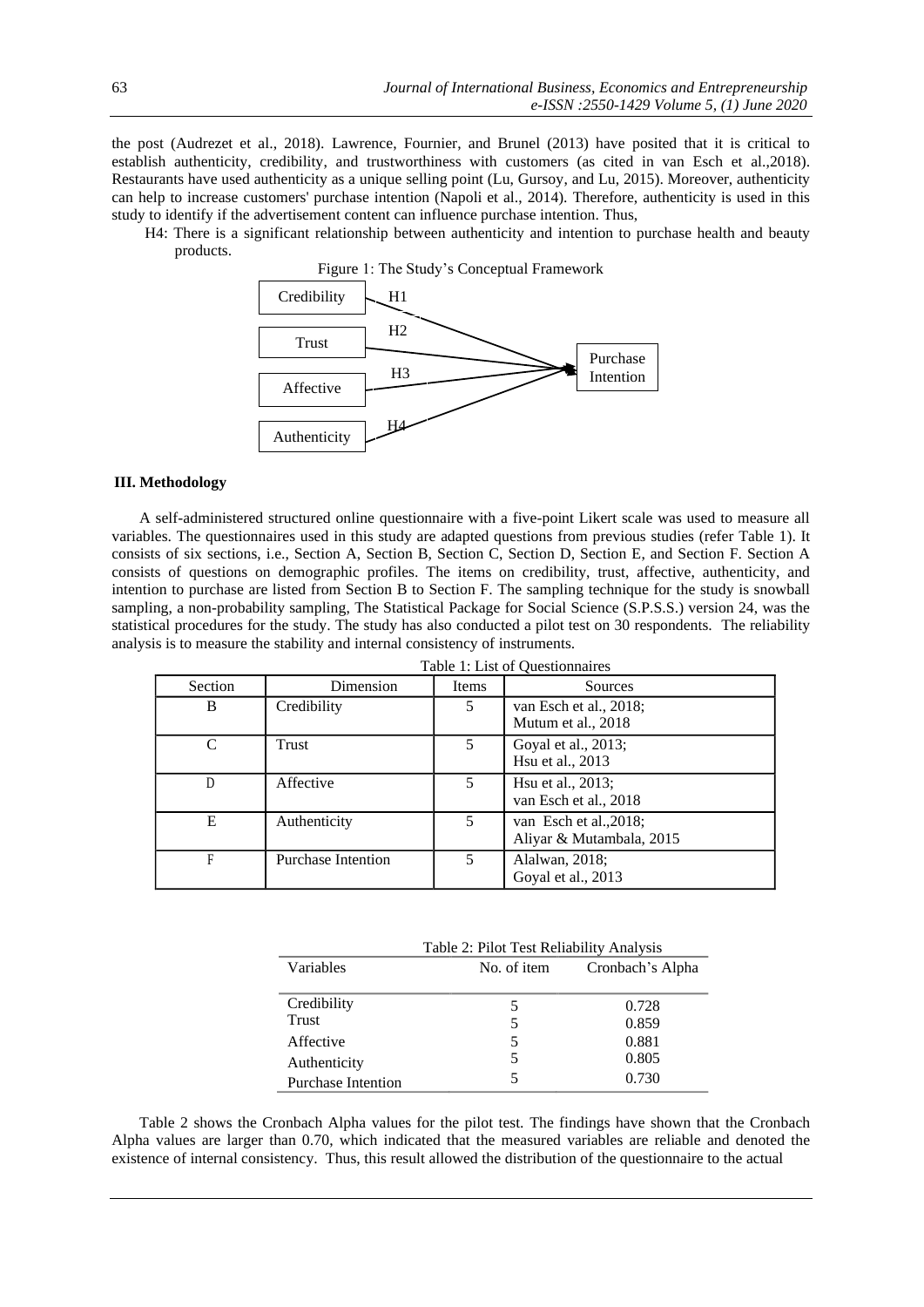respondents. Two hundred replies were for the target of the study. However, the study only obtained 194 answers, but only 180 questionnaires were usable. Even so, the usable rate was 90 percent.

## **IV. Results and discussions**

Overall, the results showed that out of 180 respondents, 134 were females (74%), while the other 46 (26%) were males. Most of the respondents were between 21 to 30 years old (68, 37.8%), while 56 (31.1%) were below the age of 20 years old. Respondents between the age of 31 to 40 years old were 15 (8.3%), another 14 (7.8%) were in the age group between 41 to 50 years old. The last category of age bracket was above 51 years old, with 27 (15%). Furthermore, 124 (68.9%) respondents were below the age of 30 years old, and most of them were students 86 (47.8%).

Table 3 shows the Cronbach Alpha values for the study's variables. Notably, constructs for trust, affective, authenticity, and purchase intention were higher than 0.70, thus indicating the reliability of the measured variables. While the construct for credibility was 0.679, meaning it was in the range of moderate reliability. Thus, indicating reliability among the measured variables.

|                    | Table 3: Reliability Analysis |                |
|--------------------|-------------------------------|----------------|
| Variables          | No. of                        | Cronbach Alpha |
|                    | items                         |                |
| Credibility        | 5                             | 0.679          |
| Trust              | 5                             | 0.724          |
| Affective          | 5                             | 0.758          |
| Authenticity       | 4                             | 0.722          |
| Purchase Intention | 4                             | 0.701          |

The results in Table 4 below shows the relationships between credibility, trust, affective, and authenticity variables with customers' purchase intention. The relationships between credibility, trust, and affective with customers' purchase intention have shown moderate positive relationships (credibility, r=0.430, trust, r=0.504, affective,  $r=0.451$ ). However, there is a weak positive relationship between authenticity ( $r=0.073$ ) and customer purchase intention.

|                           | Table 4: Correlation Analysis |
|---------------------------|-------------------------------|
| Variables                 | Purchase Intention            |
| <b>Purchase Intention</b> |                               |
| Credibility               | $0.430**$                     |
| Trust                     | $0.504**$                     |
| Affective                 | $0.451**$                     |
| Authenticity              | $0.073**$                     |

Note:\*\* Correlation is significant at the level 0.01 level (1-tailed)

| Table 5: Multiple Regression Analysis |                  |       |
|---------------------------------------|------------------|-------|
| <b>Variables</b>                      | Standard $\beta$ | Sig.  |
| Credibility                           | 0.139            | 0.078 |
| Trust                                 | 0.312            | 0.000 |
| Affective                             | 0.298            | 0.000 |
| Authenticity                          | 0.018            | 0.774 |

Table 5 above presented the outcomes of the variables' theorized relationships. Overall, four hypotheses were tested using the Multiple Regression analysis. The predicted significant relationship of credibility (H1) and authenticity (H4) were not supported as the significant values are 0.078 and 0.774, respectively ( $p> 0.05$ ). On the other hand, the predicted significant relationships of trust (H2) and affective (H3) were supported by the significant values of 0.00 ( $p<0.05$ ). It has been empirically proven that trust (H2) is a determinant of purchase intention. The significant positive relationship between trust and purchase intention is consistent with Silva et al. (2019) conclusion that states trust had influenced purchase intentions. This outcome is also supported by Das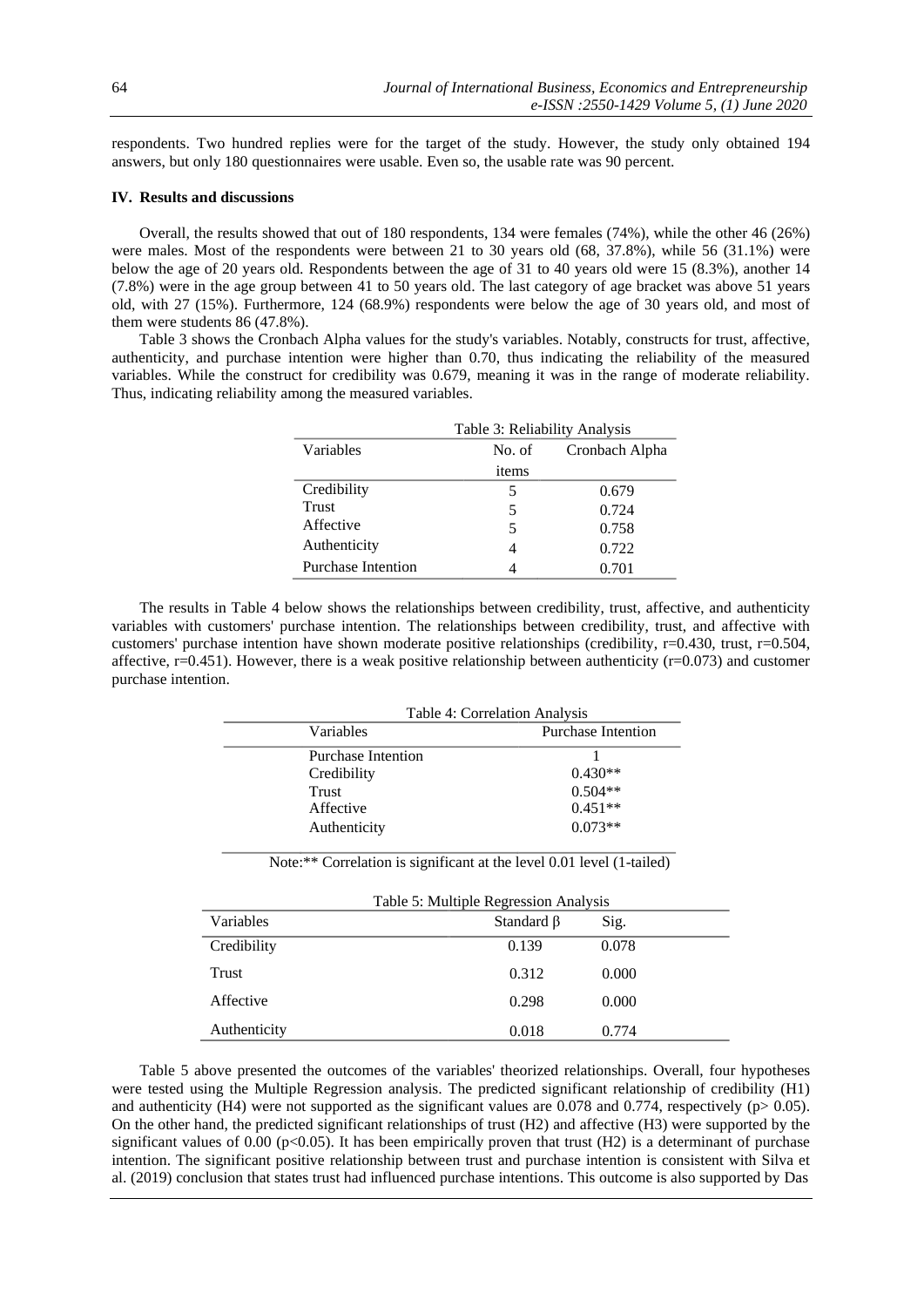(2016), which found customer trust is typical in online shopping because the shopper relies on the internet for information about the purchase that leads them to purchase.

For affective variable (H3), the significant relationship with purchase intention is supported by van Esch et al. (2018). Studies by Boateng and Okoe (2015) and Lu et al. (2014) also posited similar results where affective is influenced by customer purchase intention. Customers have the intention to purchase health and beauty products on social media because of their positive attitude toward the advertisements and believe the posts are trustworthy.

The insignificant relationships between credibility and authenticity (H1 and H4) are similar to the outcomes in van Esh et al. (2018), where they found that these two dimensions (credibility and authenticity) did not influence purchase intention.

Based on the results obtained above, it can be concluded that out of the four independent variables, there are only two variables that are significant or accepted (H2 and H3) towards the study. Therefore, the hypotheses results will be summarized on Table 6 as follow:

|                | <b>Hypotheses</b>                                                                                                 | Results       |
|----------------|-------------------------------------------------------------------------------------------------------------------|---------------|
| H1             | There is a significant relationship between credibility and intention to purchase<br>health and beauty products.  | Not Supported |
| H <sub>2</sub> | There is a significant relationship between trust and intention to purchase health and<br>beauty products.        | Supported     |
| H <sub>3</sub> | There is a significant relationship between affective and intention to purchase<br>health and beauty products.    | Supported     |
| H <sub>4</sub> | There is a significant relationship between authenticity and intention to purchase<br>health and beauty products. | Not Supported |

| Table 6: Hypotheses Results |
|-----------------------------|
|-----------------------------|

### **V. Conclusions**

As the number of internet users in this region increased, so does the e-commerce industry, which had been growing by leaps and bounds over the past few years. The growth in the number of internet users has led people to have social media applications on their phones. At the same time, the trend for people to be more conscious of their health and beauty had prompted the sale of health and beauty products. These health and beauty conscious customers are continually looking for advertisements that emphasize on health and beauty products.

The study has revealed that consumers' purchase intention of health and beauty products are affected by trust and affective variables. Therefore, health and beauty products sellers should focus on the causal relationships between trust and affective attitude to boost consumers' intention to purchase health and beauty products. The consistency between consumers' affective and behavioral intentions has been established in consumer behavior literature. A favorable affective attitude on consumers is likely to take actions that reflect their affective attitude. The significant relationship between affective attitude and purchase intention is influenced by brand awareness (Laroche & Brisoux, 1989, as cited in Tran & Nguyen, 2020). Thus, if a consumer's brand awareness is high, their affective attitude towards it will be positive. Since affective attitude towards any sponsored recommendation post will be affected by brand awareness, marketers perhaps should build brand awareness through repetitive advertisements and ensure that their products' brand awareness is high in the consumers' eyes if they want to sponsor any bloggers or influencers.

In online purchases, human contact is lost; thus, customers rely on trust to influence their purchases. From table 6, the  $\Box$  value for trust is the highest among all variables ( $\Box$ =0.312). This indicated trust as the most influential factor for purchase intention. Thus, marketers should ensure their social media advertisements are trusted by online shoppers. This result is consistent with previous research that has emphasized that online shoppers buying behavior is more likely to be affected by social media advertisement trustworthy contents. In conclusion, all the findings of this research have practical implications where marketers should work to improve the trustworthy content and affective attitude of social media advertising by using more positive language, create content that is easy to understand, and happy to better connect with the online shoppers.

The insignificant relationship between credibility and purchase intention can be attributed to the fact that most respondents are young, where the majority of the respondents are below age 30 years old (69%). Perhaps for them, the social media advertisements that are credible are not necessary to influence them to purchase as long as they trust social media advertisements. For future research, the study can be replicated to older respondents or different markets who are more matured that could give different results on the study.

In this study, the authenticity of social media advertisements does not predict the purchase intention of health and beauty products. This finding is consistent with the results of van Vliet (n.d), where the research had concluded that advertising authenticity does not influence product purchase intention. The product effectiveness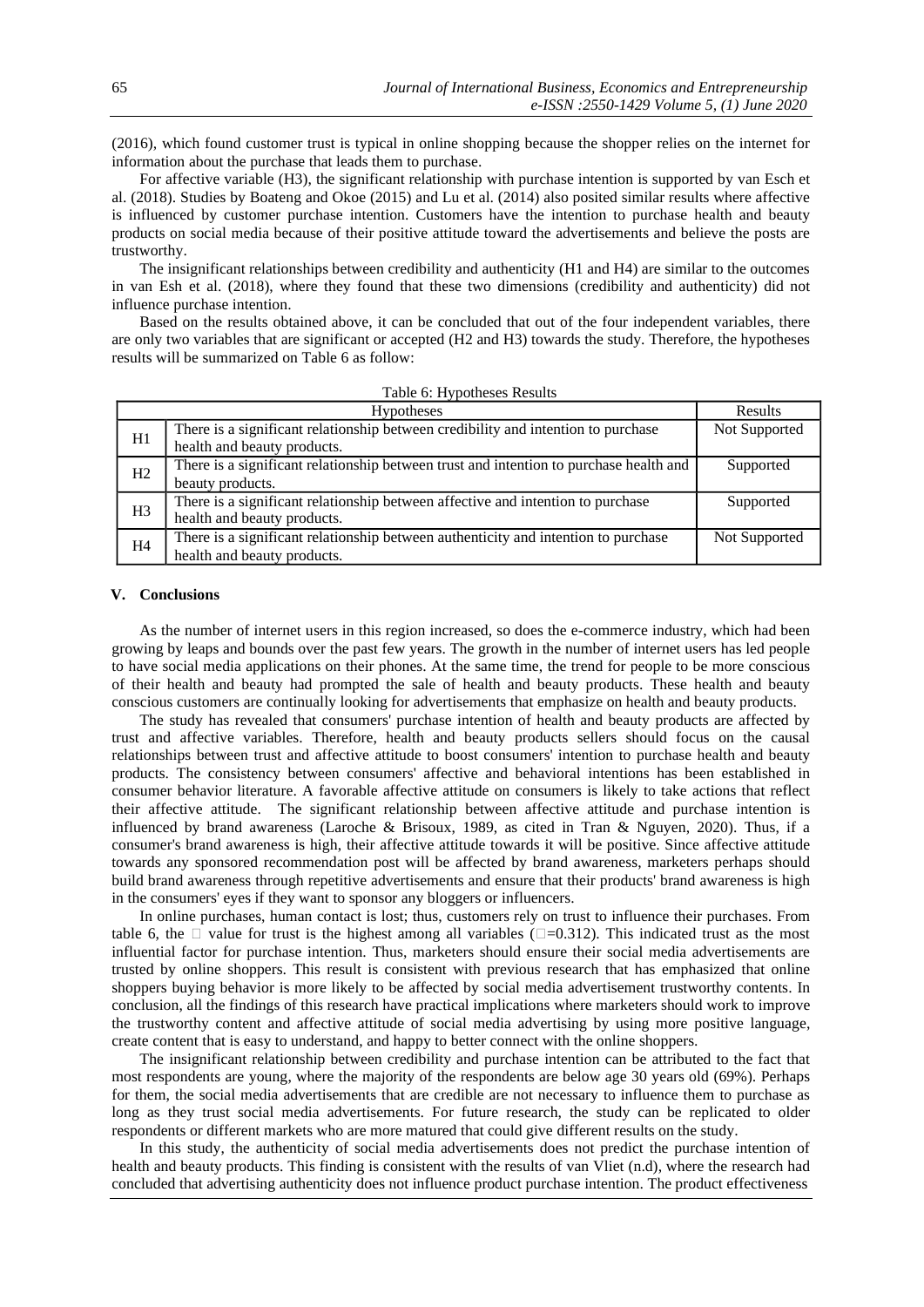and the effect of products are not uniform among the users, as product effectiveness depends on individuals (van Vliet, n.d.). The finding on authenticity and its relationship with product purchase intention could assist marketers in deciding whether to use or not to use authenticity strategy will depend on the description and category of products. Therefore, marketers need to obtain sufficient information on the influences of social media marketing dimensions that can encourage health and beauty product purchases for the benefits of their marketing and promotional efforts.

## **References**

- Alalwan, A. A. (2018). Investigating the impact of social media advertising features on customer purchase intention. *International Journal of Information Management*, 42(June), 65–77. <https://doi.org/10.1016/j.ijinfomgt.2018.06.001>
- Aliyar, S. & Mutambala, C. (2015). Consumers' online purchase intention in cosmetic products (Bachelor thesis), Linaeus University, Sweden.
- Arifin, A.M., Basir, F.A.M., Roslan, Azhari, N. (2018). Determinants of Social Media Risk Attitude. *Journal of International Business, Economics and Entrepreneurship,* ISSN :2550-1429 Volume 3, (SI) Dec 2018, pp. 30 – 35.
- Audrezet, A., de Kerviler, G., & Guidry Moulard, J. (2018). Authenticity under threat: When social media influencers need to go beyond self-presentation. *Journal of Business Research*, (November 2017). https://doi.org/10.1016/j.jbusres.2018.07.008
- Beverland, M. B., & Farrelly, F. J. (2010). The Quest for Authenticity in Consumption: Consumers' Purposive Choice of Authentic Cues to Shape Experienced Outcomes. *Journal of Consumer Research*, 36(5), 838– 856. https://doi.org/10.1086/615047
- Bian, Q. & Forsythe, S. (2012). Purchase intention for luxury brands: a cross cultural comparison. Journal of Business Research, Vol. 65 No. 10, pp. 1443-1451.
- Bilgihan, A. (2016). Gen Y customer loyalty in online shopping: An integrated model of trust, user experience and branding. *Computers in Human Behavior*, 61, 103–113. https://doi.org/10.1016/j.chb.2016.03.014
- Boateng, H., & Okoe, A. F. (2015). Consumers' attitude towards social media advertising and their behavioural response: The moderating role of corporate reputation. *Journal of Research in Interactive Marketing*, 9(4), 299–312.

https://doi.org/10.1108/JRIM-01-2015-0012

- Coley, A., & Burgess, B. (2003). Gender differences in cognitive and affective impulse buying. *Journal of Fashion Marketing and Management*, Vol. 7 No. 3, 2003, pp. 282-295. http://doi:10.1108/13612020310484834
- Content, R. B. (2018). BrandGuide.
- Das, G. (2016). Antecedents and consequences of trust: an e-tail branding perspective. *International Journal of Retail and Distribution Management*, 44(7), 713–730. https://doi.org/10.1108/IJRDM-06-2015-0089
- Duffett, R. G. (2015). Facebook advertising's influence on intention-to-purchase and purchase amongst Millennials. *Internet Research*, 25(4), 498–526. https://doi.org/10.1108/IntR-01-2014-0020
- El-Haddadeh, R., Weerakkody, V., & Peng, J. (2012). Social networking services adoption in corporate communication: the case of China. *Journal of Enterprise Information Management*, 25(6), 559–575. https://doi.org/10.1108/17410391211272838
- Erkan, I., & Evans, C. (2016). The influence of eWOM in social media on consumers' purchase intentions: An extended approach to information adoption. *Computers in Human Behavior*, 61, 47–55. https://doi.org/10.1016/j.chb.2016.03.003
- Goyal, A., Maity, M., Thamizhvanan, A., & Xavier, M. J. (2013). Determinants of customers' online purchase intention: An empirical study in India. *Journal of Indian Business Research*, 5(1), 17–32. https://doi.org/10.1108/17554191311303367
- Grewal, D., Monroe, K. B., & Krishnan, R. (1998). The Effects of Price-Comparison Advertising on Buyers' Perceptions of Acquisition Value, Transaction Value, and Behavioral Intentions. *Journal of Marketing*, 62(2), 46. https://doi.org/10.2307/1252160
- Gunawan, D. D., & Huarng, K. H. (2015). Viral effects of social network and media on consumers' purchase intention. *Journal of Business Research*, 68(11), 2237– 2241. https://doi.org/10.1016/j.jbusres.2015.06.004
- Hamouda, M. (2018). Understanding social media advertising effect on consumers' responses: An empirical investigation of tourism advertising on Facebook. *Journal of Enterprise Information Management*, Vol. 31 No. 3, pp. 426-445.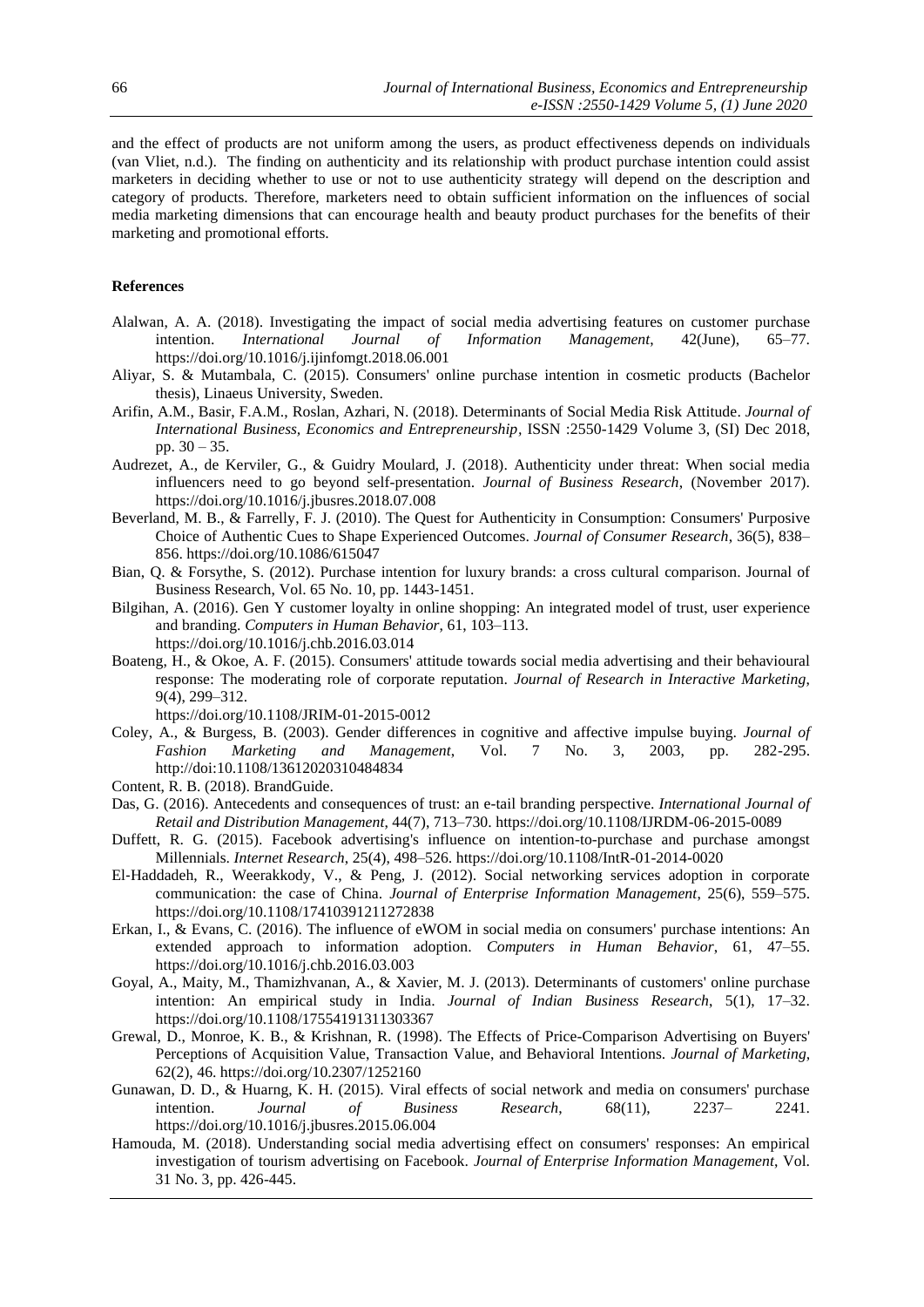- Harshini, C. S. (2015). Influence of social media ads on consumer"s purchase intention. *International Journal of Current Engineering and Scientific Research,* Vol. 2, No. 10, pp. 110-115.
- Hsu, C. L., Lin, J. C. C., & Chiang, H. Sen. (2013). The effects of blogger recommendations on customers' online shopping intentions. *Internet* Research, 23(1), 69–88. online shopping intentions. *Internet Research*, 23(1), 69–88. https://doi.org/10.1108/10662241311295782
- Jarvenpaa, S., Tractinsky, N., & Vitale, M. (2000). Consumer trust in an Internet Store. *International Journal of Information Technology and Management* - I.J.I.T.M. (Vol. 1). https://doi.org/10.1023/A:1019104520776
- Kao, K.C., Hill, S.R. & Troshani, I. (2020). Effects of cue congruence and perceived cue authenticity in online group buying. *Internet Research*, Vol.30, No. 3, pp. 945-970.
- Kaur, G., & Khanam Quareshi, T. (2015). Factors obstructing intentions to trust and purchase products online. *Asia Pacific Journal of Marketing and Logistics*, 27(5), 758–783. https://doi.org/10.1108/APJML-10- 2014-0146
- Knoll, J. (2016). Advertising in social media: a review of empirical Evidence. *International Journal of Advertising*, 35(2), 266–300. https://doi.org/10.1080/02650487.2015.1021898
- Kowalczyk, C.M. & Pounders, K.R. (2016). Transforming celebrities through social media: the role authenticity and emotional attachment. *Journal of Product & Brand Management,* 25/4, 345–356.
- Laroche, M., Habibi, M. R., & Richard, M.O. (2013). To be or not to be in social media: How brand loyalty is affected by social media? *International Journal of Information Management*, 33(1), 76–82. https://doi.org/10.1016/J.IJINFOMGT.2012.07.003
- Liu, H. & Li, H. (2018). The role of authenticity in mainstream ethnic restaurants Evidence from an independent full-service Italian restaurant. *International Journal of Contemporary Hospitality Management*, Vol. 30, No. 2, pp. 1035-1053.
- Lixandru, M. (2017). Advertising for Natural Beauty Products: The Shift in Cosmetic Industry. *European Scientific Journal*, 7881(April), 6–13.
- Lu, A.C.C., Gursoy, D. & Lu, C.Y. (2015). Authenticity perceptions, brand equity and brand choice intention: The case of ethnic restaurants. *International Journal of Hospitality Management*, Vol. 50, pp. 36-45.
- Lu, L. C., Chang, W. P., & Chang, H. H. (2014). Consumer attitudes toward blogger's sponsored recommendations and purchase intention: The effect of sponsorship type, product type, and brand awareness. *Computers in Human Behavior*, 34, 258–266. https://doi.org/10.1016/j.chb.2014.02.007
- Mansour, I.H.F & Diab, D.M.E. (2016). The relationship between celebrities' credibility and advertising effectiveness: The mediation role of religiosity. *Journal of Islamic Marketing,* Vol. 7 No. 2, pp. 148-166. <http://doi.org/10.1108/JIMA-05-2013-0036>
- Mobile transactions: What are Malaysian consumers worried about? (2016, October 18). Retrieved from : <https://www.marketing-interactive.com/mobile-transactions-what-are-malaysian-consumers-worried> about
- Mutum, D. S., Ghazali, E. M., Mohd-Any, A. A., & Nguyen, B. (2018). Avoidance of sponsored posts on consumer-generated content: a study of personal blogs. *Bottom Line*, 31(1), 76–94. https://doi.org/10.1108/BL-09-2017-0027
- Ortegon-Cortázar, L., & Royo-Vela, M. (2019). Effects of the biophilic atmosphere on intention to visit: the affective states' mediating role. *Journal of Services Marketing*, 33/2 (2019) 168–180. http://doi:10.1108/JSM-01-2018-0019
- Pappas, N. (2016). Marketing strategies, perceived risks, and consumer trust in online buying behaviour. *Journal of Retailing and Consumer Services*, 29, 92–103. https://doi.org/10.1016/j.jretconser.2015.11.007
- Patino, A., Pitta, D. A., & Quinones, R. (2012). Social media's emerging importance in market research. *Journal of Consumer Marketing*, 29(3), 233–237. https://doi.org/10.1108/07363761211221800
- Peng, Y. & Ke, D. (2015). Consumer trust in 3D virtual worlds and its impact on real world purchase intention. *Nankai Business Review International*, Vol. 6, No. 4, pp. 381-400.
- Rousseau, D., Sitkin, S., Burt, R., & Camerer, C. (1998). Not So Different After All: A Cross-discipline View of Trust. *Academy of Management Review* (Vol. 23). https://doi.org/10.5465/AMR.1998.926617
- Sekaran, & Bougie, U. (2013). *Research Methods for Business: A Skill-Building Approach 6th Edition*. New York: Wiley.
- Silva, J., Pinho, J. C., Soares, A., & Sá, E. (2019). Antecedents of online purchase intention and behaviour: Uncovering unobserved heterogeneity. *Journal of Business Economics and Management*, 20(1), 131– 148. https://doi.org/10.3846/jbem.2019.7060
- Silva, C. F. G., Barreto T, B. de oliviera, & Pinheiro, P. R. (2019). The Multicriteria Model Support to Decision in the Evaluation of Service Quality in Customer Service, *Springer International Publishing AG*, pp.158–167. [https://doi.org/10.1007/978-3-319-91186-1\\_17](https://doi.org/10.1007/978-3-319-91186-1_17)